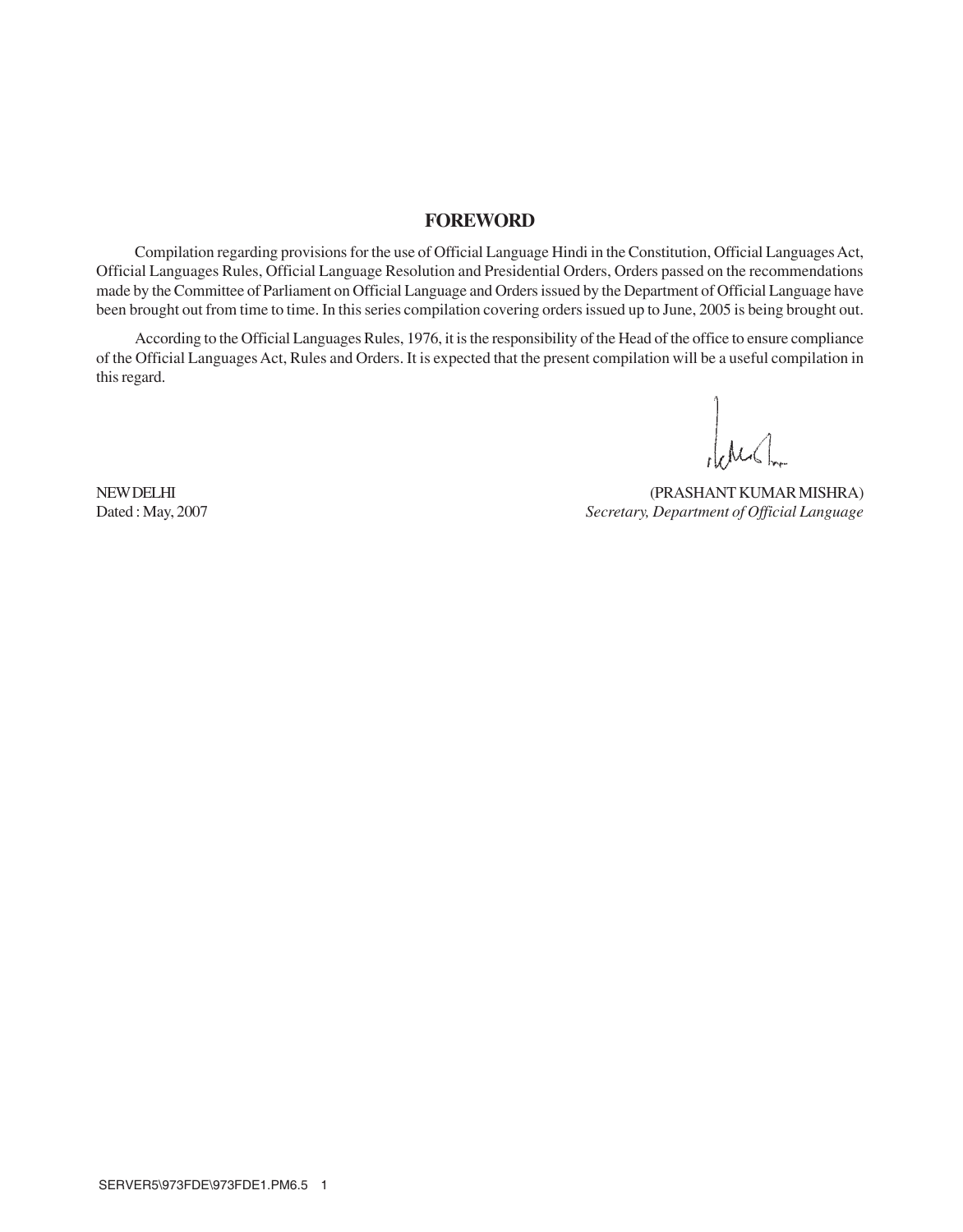#### **Different Chapters and their Subjects**

#### **CHAPTER-1**

**Constitutional provisions regarding Official Language**

#### **CHAPTER-2**

**Policy orders relating to the use of Hindi**

#### **CHAPTER-3**

**Committees relating to Official Language—Hindi Advisory Committee, Town Official Language Implementation Committees, Official Language Implementation Committees, etc.**

#### **CHAPTER-4**

**Departmental Meetings, Periodical Reports and Inspection Proforma**

#### **CHAPTER-5**

**Use of Mechanical/Electronic Equipments**

#### **CHAPTER-6**

**Implementation of Official Language policy in Govt. Offices/Public Undertakings/Autonomous Bodies/Registered Societies/Rajya Sabha/Lok Sabha Secretariat**

#### **CHAPTER-7**

**Incentive Schemes**

#### **CHAPTER-8**

**Policy Orders relating to the use of translation arrangements**

#### **CHAPTER-9**

**Use of Hindi in Recruitment/Departmental Examinations**

#### **CHAPTER-10**

#### **Creation of Hindi Posts**

#### **CHAPTER-11**

**Purchase of Govt. Publications, Hindi Magazines and Hindi books**

#### **CHAPTER-12**

**Organizing Hindi Workshops/Conferences and Scientific & Technical Seminars**

#### **CHAPTER-13**

**Miscellaneous Orders**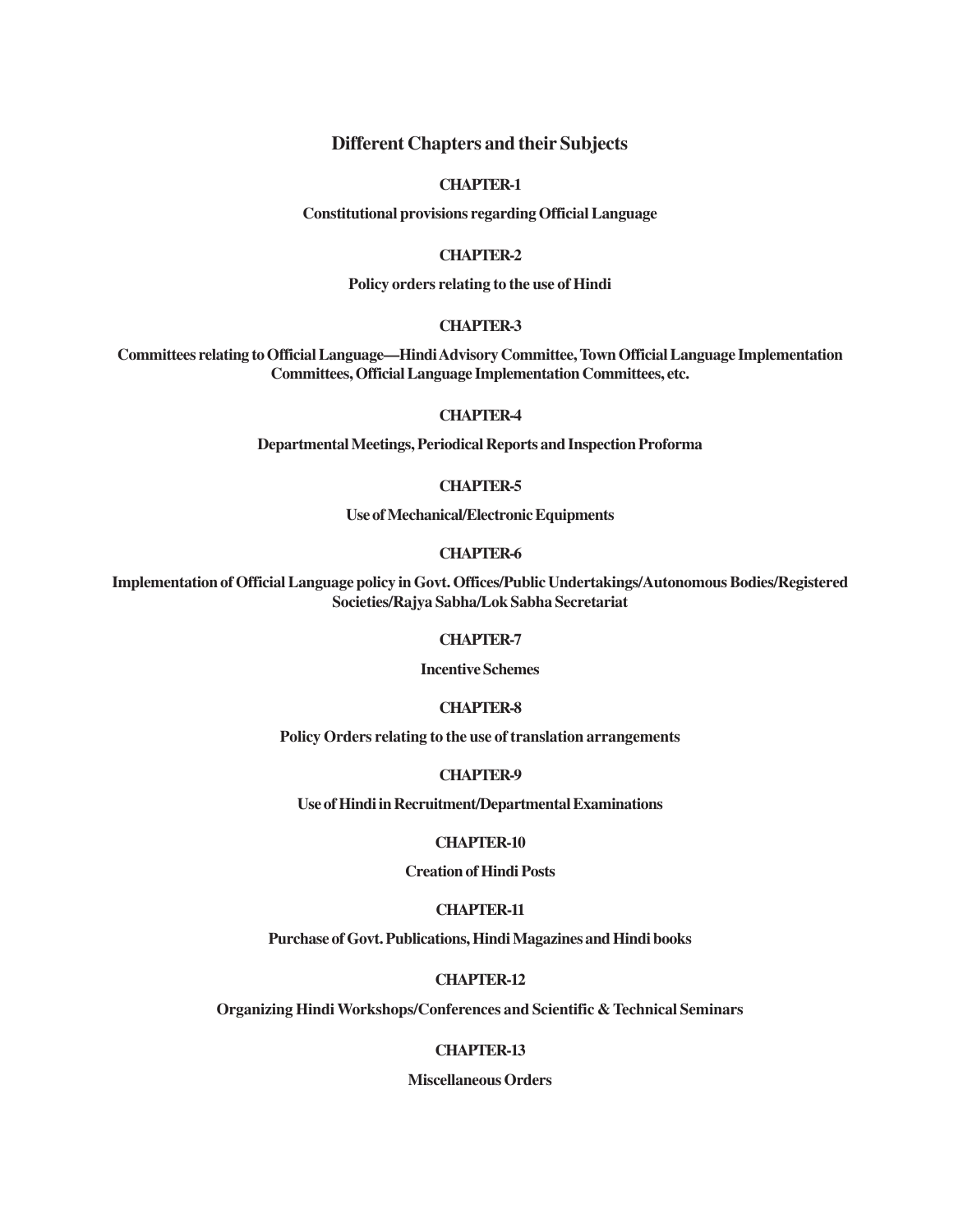**हिंदी के प्रयोग संबंधी** आदेशों का संकलन (जनवरी, 1989 से जून, 2005)

**COMPILATION OF ORDERS REGARDING THE USE OF HINDI** (FROM JANUARY, 1989 TO JUNE, 2005)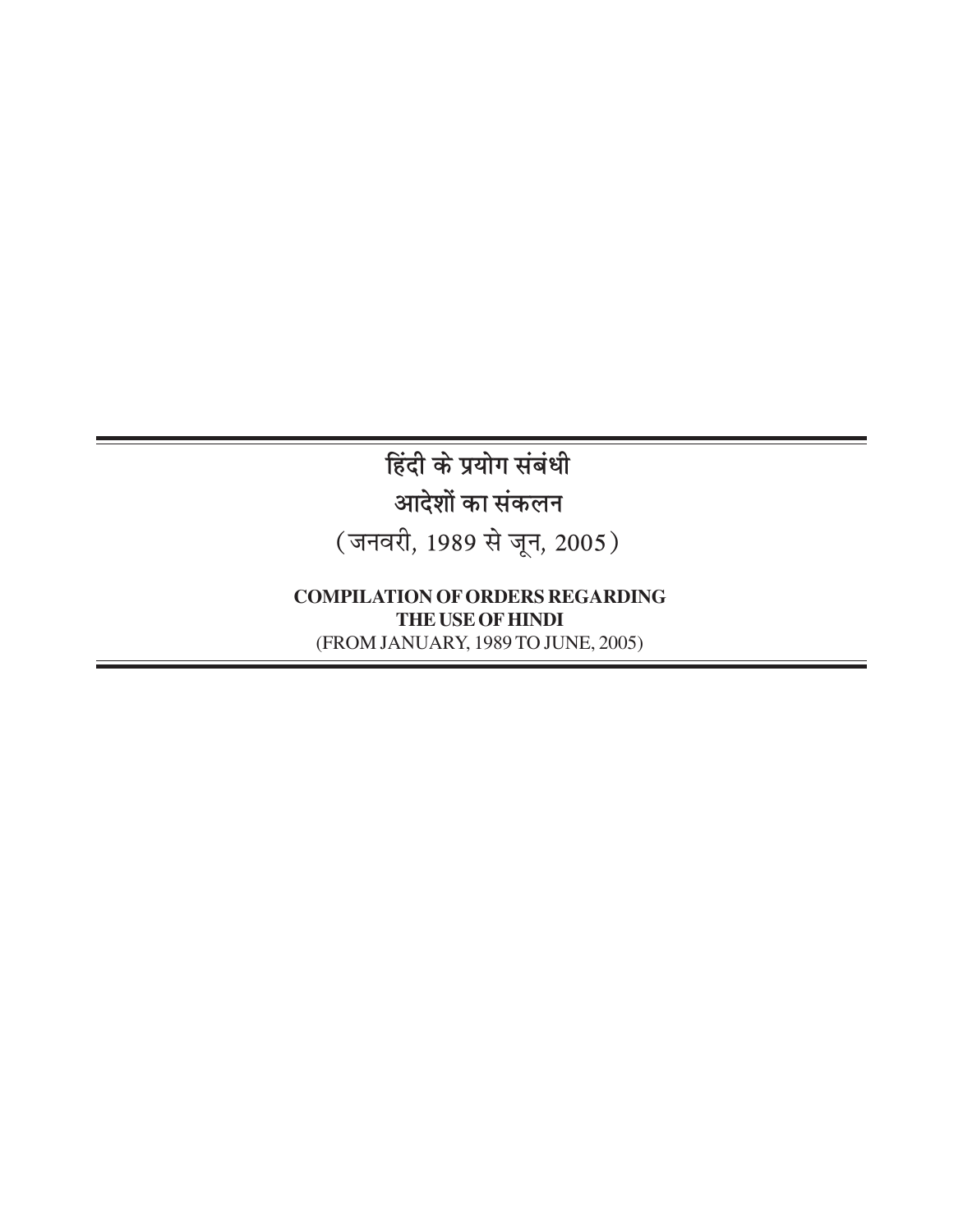**INDEX**

| Sl. No.        |                                                                                                                                                                                                                                                                    | PAGE No.       |
|----------------|--------------------------------------------------------------------------------------------------------------------------------------------------------------------------------------------------------------------------------------------------------------------|----------------|
|                | CHAPTER-1                                                                                                                                                                                                                                                          |                |
|                | <b>Constitutional Provisions regarding Official Language</b>                                                                                                                                                                                                       |                |
|                |                                                                                                                                                                                                                                                                    | 1              |
| $\overline{2}$ |                                                                                                                                                                                                                                                                    | 5              |
| 3.             |                                                                                                                                                                                                                                                                    | 8              |
| 4.             |                                                                                                                                                                                                                                                                    | 9              |
| 5.             |                                                                                                                                                                                                                                                                    | 13             |
|                | CHAPTER-2                                                                                                                                                                                                                                                          |                |
|                | Policy orders relating to the use of Hindi                                                                                                                                                                                                                         |                |
|                | 1. Bilingualisation in Board put up at Public places                                                                                                                                                                                                               | 15             |
|                | 2 Availability of Hindi Books essential for training in Hindi medium in Training Institutions                                                                                                                                                                      | 15             |
|                | 3. Ensuring compliance of Section 3(3) of Official Language Act, 1963                                                                                                                                                                                              | 15             |
|                | 4. Issuing of Code/Manual etc. bilingually                                                                                                                                                                                                                         | 16             |
| 5.             |                                                                                                                                                                                                                                                                    | 16             |
|                | 6. Recommendations made in the part 4 of the report of the Committee of Parliament on Official Language—<br>Strengthening of check points and making them effective for ensuring compliance of the Official<br>Language Rules.                                     | 17             |
|                | 7. Recommendations made in the part 4 of the report of the Committee of Parliament on Official Language—<br>Ensuring compliance of Section 3(3) of the Official Language Act, 1963                                                                                 | 18             |
|                | 8. Recommendations made in the part 4 of the report of the Committee of Parliament on Official Language—<br>Headings and Entries in the Registers and Service Books.                                                                                               |                |
|                |                                                                                                                                                                                                                                                                    | 19             |
|                | Recommendations made in the part 4 of the report of the Committee of Parliament on Official Language—<br>Concrete steps to achieve the targets in the Annual Programme and time bound action on the report<br>of the Committee of Parliament on Official Language. | 19             |
|                | 10. Issue of agenda and minutes of the Ministries/Deptts./Offices/Undertakings etc. situated in Region<br>'A' only in Hindi.                                                                                                                                       | $\mathfrak{D}$ |
|                | 11. Specifying Offices notified under Rule 8 (4) of Official Languages Rules 1976 for the use of Hindi<br>alone.                                                                                                                                                   | $\mathfrak{D}$ |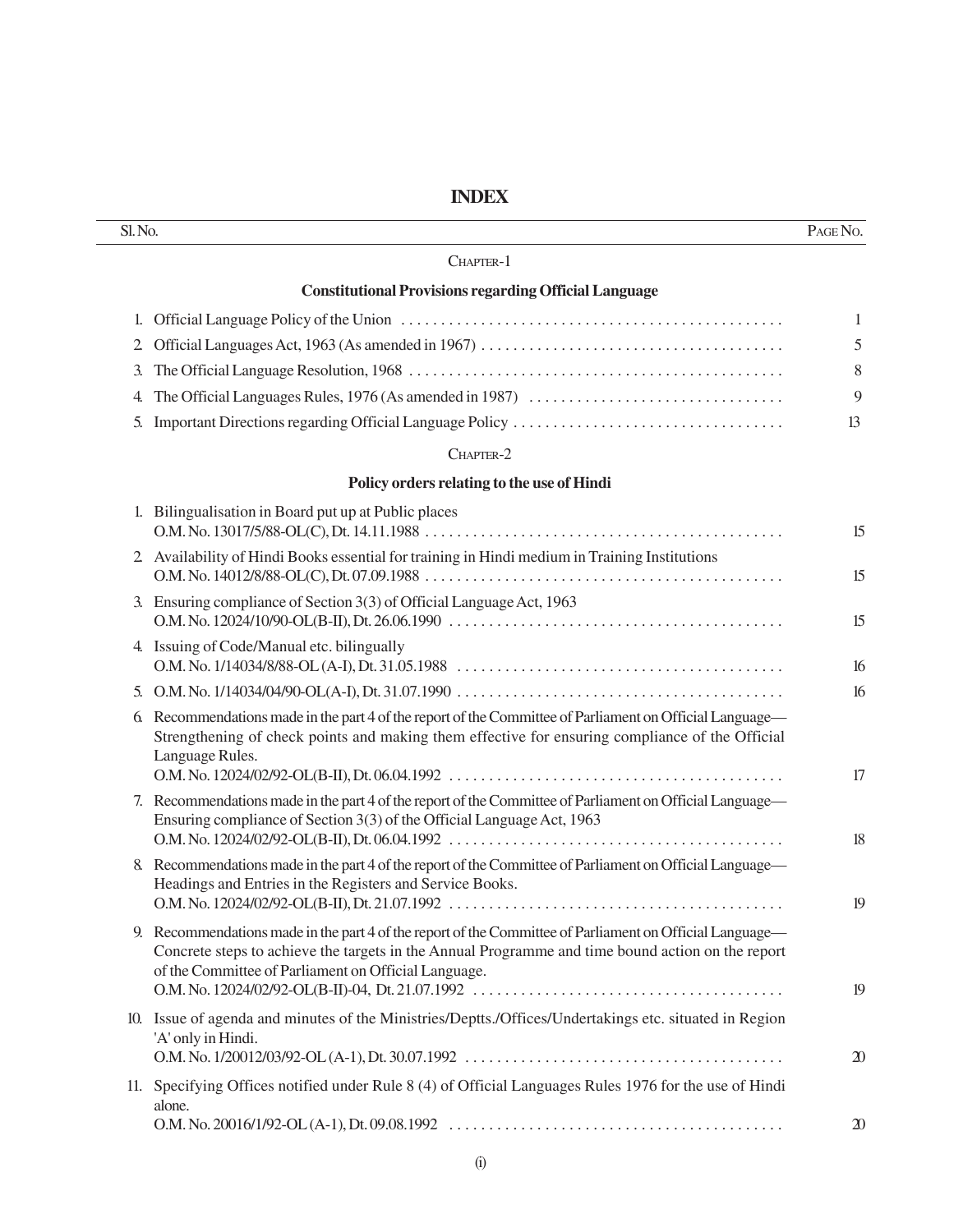| Sl. No. |                                                                                                                                                                                                                          | PAGE No.             |
|---------|--------------------------------------------------------------------------------------------------------------------------------------------------------------------------------------------------------------------------|----------------------|
| 12.     | Working in Hindi by the Officers who are deputed to the Central Government Offices from region 'A'.                                                                                                                      | 21                   |
| 13.     | To ensure compliance of provisions of Official Language Act, 1963, (as amended in 1967) obligatory<br>publication of Telephone Directories in Hindi & English.                                                           | 21<br>21             |
|         | 14. Use of Languages on Hoardings at public places regarding.                                                                                                                                                            | $\mathfrak{D}$       |
|         | 15. Presentation and circulation of Agenda Papers/Notes meant for the Committee of Secretaries, bilingually.                                                                                                             | $\mathfrak{D}$       |
| 16.     | Regarding Banners, Name Plates, Notice Boards etc. to be displayed in National/International festivals<br>and functions etc. in bilingual form (Hindi-English).                                                          | $\mathfrak{D}$       |
|         | 17. Use of Official Language Hindi in International Conferences/Functions.                                                                                                                                               | 23                   |
|         | 18. Use of Official Language Hindi in International Conferences/Functions.                                                                                                                                               | 24                   |
|         | 19. Correspondence to State Govt. and persons in Hindi situated in Region 'A' & 'B'.                                                                                                                                     | 24                   |
| 20.     | Use of Regional Languages in forms of public utility in notice boards displayed for their information<br>by Central Govt. Offices located in non-Hindi speaking areas.                                                   | 24                   |
|         | 21. Printing in Regional Languages of money order and other similar forms meant for use of public.                                                                                                                       | 24                   |
| 22.     | Working Originally in Hindi.                                                                                                                                                                                             | 25                   |
|         | 23. Use of Hindi Words "अन्य भाषा भाषी" or "हिंदीतर भाषी" in place of Hindi words "अहिंदी भाषी "                                                                                                                         | 25                   |
|         | CHAPTER-3                                                                                                                                                                                                                |                      |
|         | Committees relating to Official Language-Hindi Advisory Committee, Town Official Language<br>Implementation Committees, Official Language Implementation Committees, etc.                                                |                      |
|         | 24. Furnishing of information regarding use of Hindi in Ministries/Departments and their attached/<br>subordinate Offices/Undertakings in Agenda for meeting of Hindi Advisory Committee.                                | $\boldsymbol{\chi}$  |
|         | 25. Constitution of Hindi Advisory Committees and conducting their meetings regularly—regarding.                                                                                                                         | $\mathfrak{B}$<br>27 |
| 26.     |                                                                                                                                                                                                                          | 27                   |
|         | 27. Procedure for the constitution/reconstitution of the Hindi Advisory Committees of the Ministries/<br>Deptt.—Formal approval of the Deptt. of Official Language.                                                      | 28                   |
|         | 28. Discussion in the last meeting of earlier Hindi Advisory Committee of Ministries/Deptts. and review of<br>the decisions taken during discussions in the first meeting of the reconstituted Hindi Advisory Committee. | 28                   |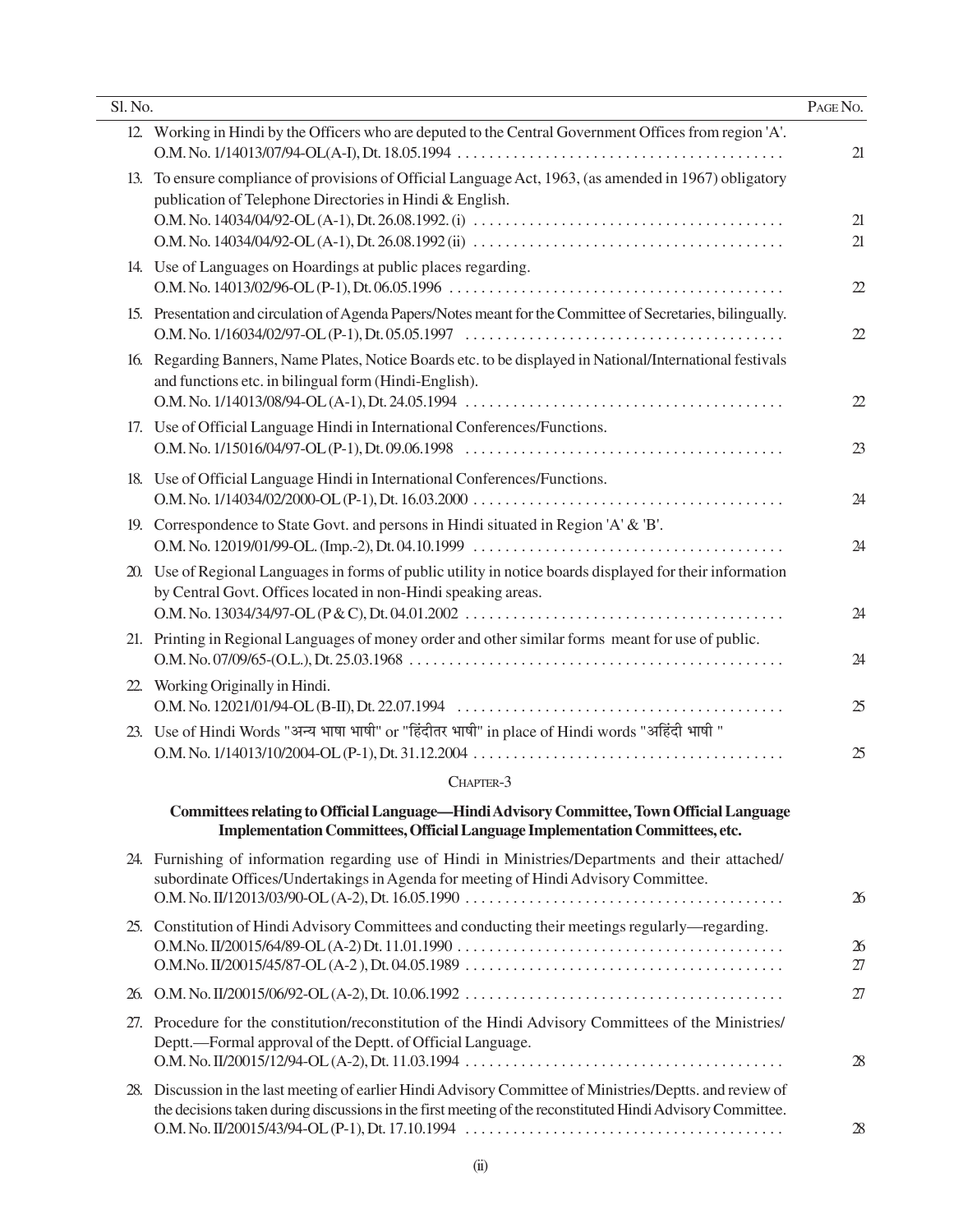| Sl. No. |                                                                                                                                                                                                                                                                               | PAGE NO.       |
|---------|-------------------------------------------------------------------------------------------------------------------------------------------------------------------------------------------------------------------------------------------------------------------------------|----------------|
|         | 29. Clarification regarding nomination of Non-Official members to Hindi Advisory Committees.                                                                                                                                                                                  | $\mathfrak{B}$ |
|         | 30. Revised arrangements for the constitution/reconstitution of Hindi Advisory Committees.                                                                                                                                                                                    | 29             |
|         | 31. Preparation of list for nomination of Non-Official members in Hindi Advisory Committees of various<br>Ministries/Deptts.                                                                                                                                                  | 29             |
|         |                                                                                                                                                                                                                                                                               | 30             |
| 33.     | Grant of to-and-fro air fair to Non-Official members of Hindi Advisory Committee.                                                                                                                                                                                             | 31             |
|         | 34. Submission of correct figures regarding implementation of Official Language Policy in Hindi Advisory<br>Committee's meetings.<br>O.M. No. II/20015/09/2000-OL (P-2), Dt. 30.03.2000 $\ldots \ldots \ldots \ldots \ldots \ldots \ldots \ldots \ldots \ldots \ldots \ldots$ | 31             |
|         | 35. Items for consideration in Hindi Advisory Committee's meetings.                                                                                                                                                                                                           | 31             |
|         | 36. Guidelines for selection of Non-Official members in Hindi Advisory Committee's.<br>O.M. No. II/20015/04/2000-OL (P-2), Dt. 31.05.2000 $\ldots \ldots \ldots \ldots \ldots \ldots \ldots \ldots \ldots \ldots \ldots \ldots$                                               | 32             |
| 37.     | Suggestion/Clarification regarding Official Language.                                                                                                                                                                                                                         | 32             |
|         | <b>Town Official Language Implementation Committees</b>                                                                                                                                                                                                                       |                |
|         | 38. Holding regular meetings of TOLIC'S and obligation for participation by senior Officers in the meetings.                                                                                                                                                                  | 33             |
|         | 39. Determining of criterion for the awards to be given to TOLIC'S for outstanding performance in the<br>direction of increasing the progressive use of Official Language Hindi.                                                                                              | 35             |
|         | 40. Fixation of Marks for Regional Official Language Conference Awards.                                                                                                                                                                                                       | 37             |
|         | 41. Reimbursement of expenditure to be incurred on the meetings of the TOLIC'S.                                                                                                                                                                                               | 37             |
| 42.     | To invite the officers of Central Hindi Training Institutes/Sub-institutes and Central Translation<br>Bureau in the local meetings of TOLIC'S.                                                                                                                                | 38             |
|         | 43. Provision of Telephone facility for the Member Secretaries of TOLIC'S.                                                                                                                                                                                                    | 39             |
|         | 44. Standard noting regarding Constitution Activities and procedure etc. of TOLIC'S                                                                                                                                                                                           | 39             |
|         | 45. Organising meetings of Official Language Implementation Committee's regularly and effectively.                                                                                                                                                                            | 41             |
|         | 46. Recommendations made in the fourth part of the report of the Committee of Parliament on Official<br>Language—Constitution of Official Language Implementation Committee's and conducting their<br>meetings.                                                               | 42             |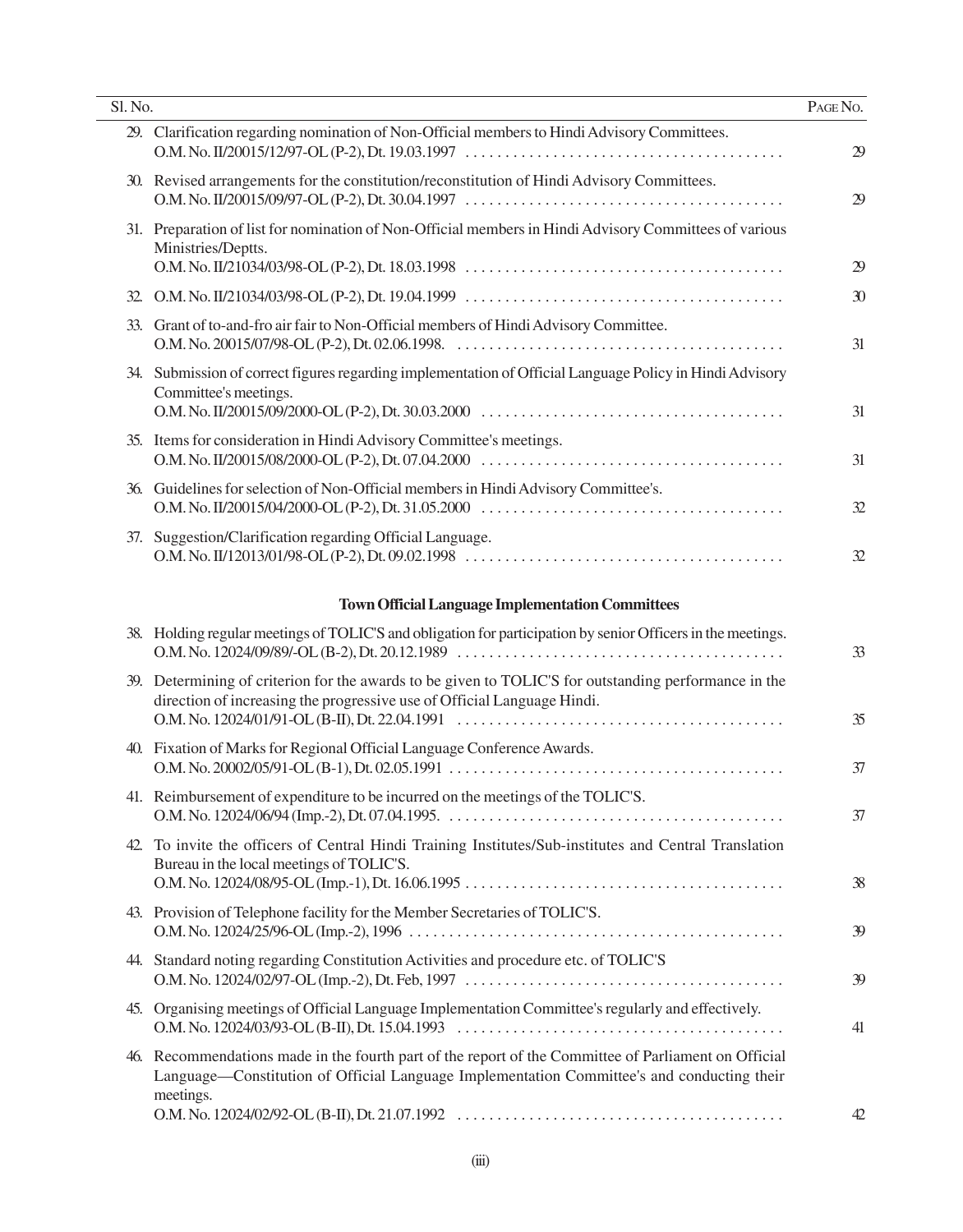|    | × |
|----|---|
| v  | ٠ |
| ۰. |   |
|    |   |

#### CHAPTER-4

#### **Departmental Meetings, Periodical Reports and Inspection Proforma**

| 47. Updating of Inspection proforma regarding progressive use of Official language Hindi in respect of<br>Ministries/Deptts. and their attached/subordinate offices/Undertakings etc.                                                                                                                                                                             | 44             |
|-------------------------------------------------------------------------------------------------------------------------------------------------------------------------------------------------------------------------------------------------------------------------------------------------------------------------------------------------------------------|----------------|
| 48. New proforma for Quarterly Progress Report regarding progressive use of Hindi for Ministries/Deptts.                                                                                                                                                                                                                                                          | 52             |
| 49. Discontinuation of six monthly progress Report forwarded by Ministries/Deptts. in respect of their<br>attached/subordinate Offices to Deptt. of Official Language.                                                                                                                                                                                            | 57             |
| 50. Regarding submission of quarterly progress report related to the progressive use of Official Language<br>Hindi and intimation Agenda and minutes etc. of the meetings of Official Language Implementation<br>committees by various attached/subordinate Offices of the Ministries/Deptts. of Central Govt./Banks/<br>Undertakings/Companies/Corporations etc. | 58             |
| 51. Follow up action on the minutes of 22nd meeting of Central Official Language Implementation<br>Committee—Amendment in the proforma of Quarterly report regarding the use of Hindi.                                                                                                                                                                            | $\omega$       |
| 52. Modification in the Proforma of quarterly Progress report regarding Progressive use of Hindi.                                                                                                                                                                                                                                                                 | 67             |
| 53. Modification in the proforma for the Quarterly Progress Report regarding progressive use of Hindi in<br>Banks and Financial Institutions.                                                                                                                                                                                                                     | 73             |
| 54. Modifications/Changes in the proforma for the Quarterly Progress Report regarding progressive use<br>of Hindi in Ministries/Deptts.                                                                                                                                                                                                                           | 79             |
| 55. Modification in the proforma for the Quarterly Progress Report regarding progressive use of Hindi in<br>Banks and Financial Institutions.                                                                                                                                                                                                                     | 84             |
| CHAPTER-5                                                                                                                                                                                                                                                                                                                                                         |                |
| <b>Use of Mechanical/Electronic Equipments</b>                                                                                                                                                                                                                                                                                                                    |                |
| 56. Mechanical Aids in Devanagari—Follow up action on the decisions taken on the report (Part-2) of the<br>Committee of Parliament on Official Language.                                                                                                                                                                                                          | $\mathfrak{N}$ |
| 57. Use of Electro-mechanical facilities in Devanagari in Central Govt. Offices.                                                                                                                                                                                                                                                                                  | 93             |
| 58. Information regarding Telex No. of bilingual electronic Telex machines.                                                                                                                                                                                                                                                                                       | 93             |
| 59. Selection and use of bilingual software/hardware for biscriptual use of computer.                                                                                                                                                                                                                                                                             | 94             |
| 60. Purchase/import of bilingual computers.                                                                                                                                                                                                                                                                                                                       |                |

|                                                                  | $\mathbf{\alpha}$ |
|------------------------------------------------------------------|-------------------|
| 61. Supply of bilingual electronic teleprinters/Telex on demand. |                   |
|                                                                  | $\mathbf{\alpha}$ |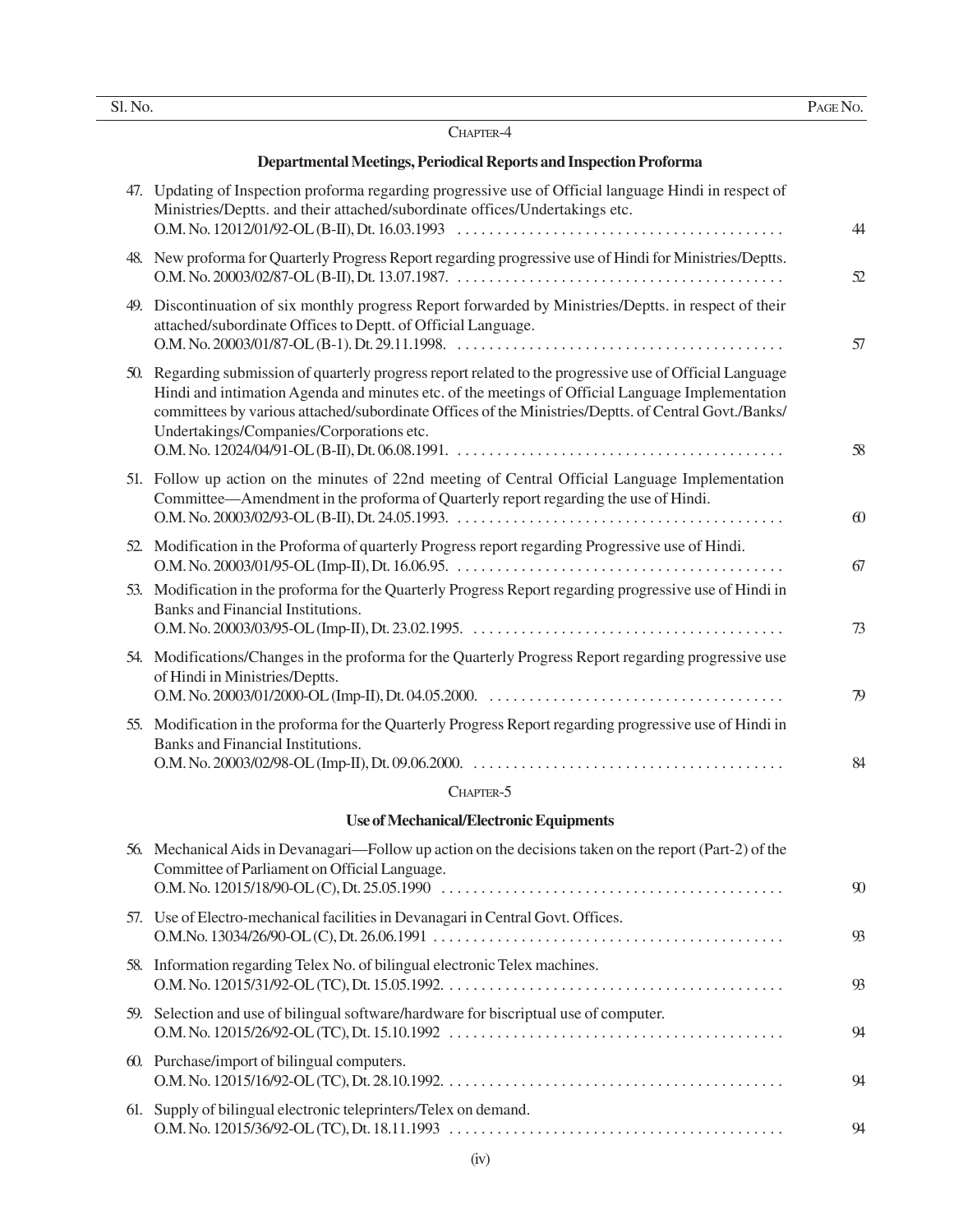| Sl. No. |                                                                                                                                                                                                                                | PAGE NO. |
|---------|--------------------------------------------------------------------------------------------------------------------------------------------------------------------------------------------------------------------------------|----------|
|         | 62. Use of only bilingual Hindi-English typewriters in the Central Govt. Ministries/Deptts./attached/<br>subordinate Offices etc.                                                                                              | 95       |
|         |                                                                                                                                                                                                                                | 95       |
|         | 64. Bilingual computers—clarification regarding.                                                                                                                                                                               | 95       |
|         | 65. Training on computers for officials working in Hindi.                                                                                                                                                                      | 96       |
|         | 66. Official Language Information system on "NICNET".                                                                                                                                                                          | 96       |
|         | 67. Implementation of the decision of the Govt. on recommendations made in the part VIth of the report of<br>the Committee of Parliament on Official Language—free of cost training through Internet—regarding.                | 100      |
|         | 68. Implementation of the decision of the Govt. on recommendation made in the part VIth of the report of<br>the Committee of Parliament on Official Language—use of bilingual typewriters and other machines<br>-regarding.    |          |
|         |                                                                                                                                                                                                                                | 100      |
|         | 69. Implementation of the decision of the Govt. on recommendation made in the part VIth of the report of<br>the Committee of Parliament on Official Language—compliance of section 3(3) of Official Language<br>Act-regarding. |          |
|         |                                                                                                                                                                                                                                | 100      |
|         | CHAPTER-6<br>Implementation of Official Language policy in Govt. Offices/Public Undertakings/Autonomous                                                                                                                        |          |
|         | Bodies/Registered Societies/Rajya Sabha/Lok Sabha Secretariat                                                                                                                                                                  |          |
| 70.     | Implementation of Official Language Policy in Govt. Offices etc.                                                                                                                                                               | 102      |
|         | 71. Implementation of Official Language Policy in Central Govt. Offices/Public Undertakings/Autonomous<br>Bodies etc.                                                                                                          |          |
|         |                                                                                                                                                                                                                                | 102      |
|         |                                                                                                                                                                                                                                | 103      |
|         | 73. Presidential orders on recommendation made in the part V of the report of the Committee of Parliament<br>on Official Language.                                                                                             | 103      |
|         |                                                                                                                                                                                                                                | 108      |
| 75.     |                                                                                                                                                                                                                                | 108      |
| 76.     | Presidential orders on recommendation made in the part VIth of the report of the Committee of Parliament<br>on official Language.                                                                                              | 108      |
|         | CHAPTER-7                                                                                                                                                                                                                      |          |
|         | <b>Incentive Schemes</b>                                                                                                                                                                                                       |          |
|         | 77. Grant of Hindi incentive allowance to stenographers and typists for doing official work in Hindi in<br>addition to English.                                                                                                |          |
|         |                                                                                                                                                                                                                                | 121      |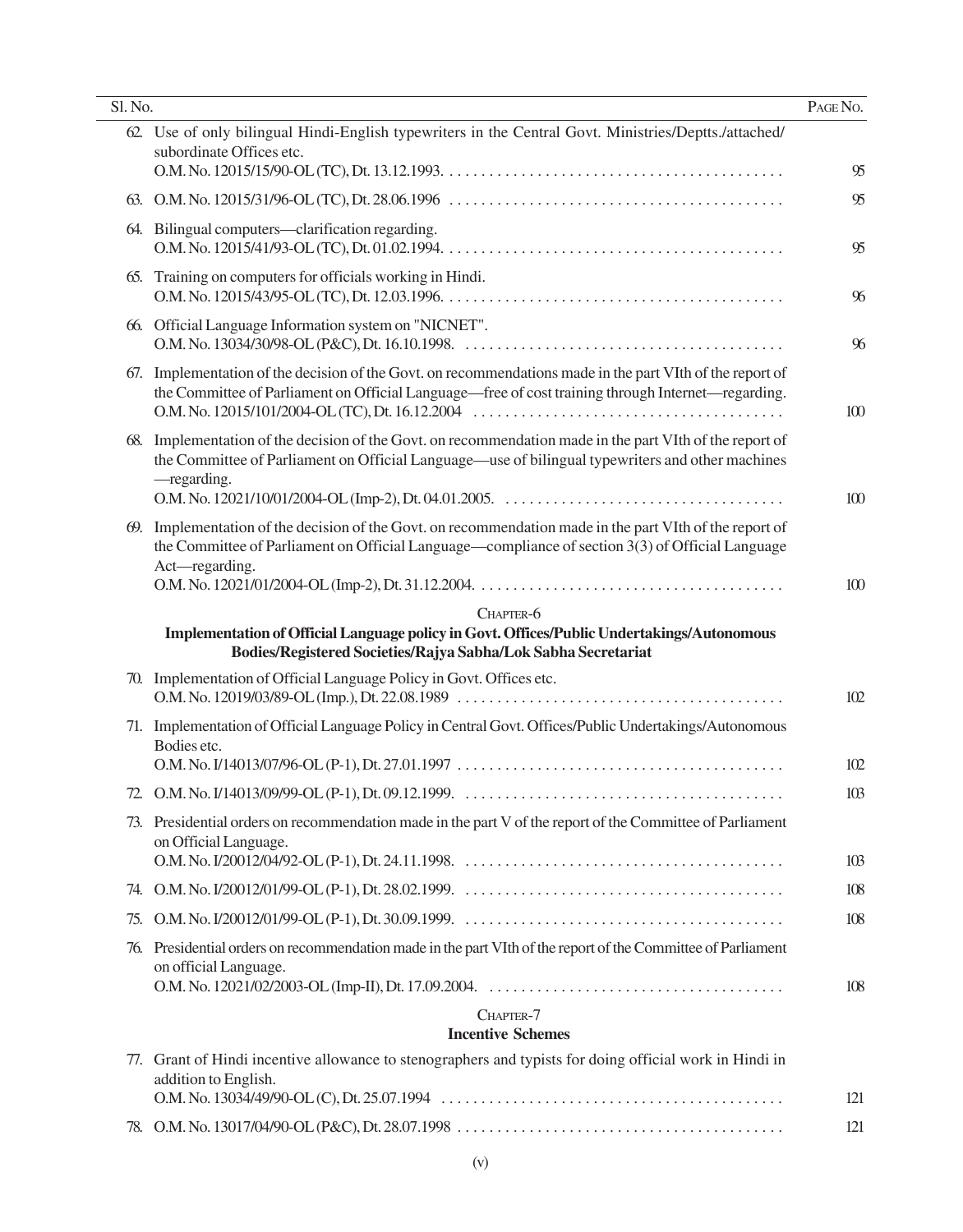| Sl. No. |                                                                                                                                                                                                | PAGE No. |
|---------|------------------------------------------------------------------------------------------------------------------------------------------------------------------------------------------------|----------|
|         | 79. Incentive to Officers for giving dictation in Hindi-guideline regarding.                                                                                                                   | 121      |
|         | 80. Enhancement in the incentive amount for noting/drafting done originally in Hindi and for giving<br>dictation in Hindi by the officers in official work.                                    | 122      |
|         | 81. Follow up action on the 3rd part of the report of Committee of Parliament on Official Language<br>regarding making liberal and attractive for writing original book on technical subjects. | 123      |
| 82.     | Indira Gandhi Rajbhasha Award scheme—re. fixation of norms for the awards given to the Ministries/<br>Deptts./Undertakings/Banks etc.                                                          | 123      |
|         | 83. Amendment to Indira Gandhi Rajbhasha Award scheme.                                                                                                                                         | 125      |
|         |                                                                                                                                                                                                | 125      |
| 85.     | Indira Gandhi Rajbhasha Award scheme for the year 2004-05 for writing original books in Hindi.                                                                                                 | 128      |
|         | CHAPTER-8                                                                                                                                                                                      |          |
|         | Policy Orders relating to the use of translation arrangements                                                                                                                                  |          |
|         | 86. Use of simple and intelligible Hindi by the translators of Central Govt. while doing translation from<br>English to Hindi.                                                                 | 133      |
|         | 87. Arrangements for translation of statutory material concerning Central Govt.                                                                                                                | 133      |
| 88.     | Follow-up action on the decisions taken on the Report of the Committee of Parliament on Official<br>Language (Part-I) relating to translation arrangement.                                     | 133      |
|         | 89. Translation of non-statutory procedural literature in Central Translation Bureau on honorarium basis.                                                                                      | 137      |
| 90.     | Translation of course material relating to training-regarding.                                                                                                                                 | 137      |
|         | 91. Regarding honorarium for translation work from Hindi to English and vice-versa.                                                                                                            | 138      |
|         | 92. Statutory translation by Public Sector Undertakings etc.—clarification reg.                                                                                                                | 139      |
|         | 93. Training of Hindi Employees in the technique and methods of translation.                                                                                                                   | 139      |
|         | 94. Provision of compulsory training in translation for the staff/translators engaged in translation/translator.                                                                               | 139      |
|         |                                                                                                                                                                                                | 140      |
|         | 96. Rivision in the rates of Honorarium to the officer-in-overall-charge of the full time/part time training<br>centres of Hindi teaching scheme.                                              | 140      |
|         | 97. Revision in the rates of Honorarium to the part time clerk/peons of the full time/part time training<br>centres of Hindi teaching scheme.                                                  | 141      |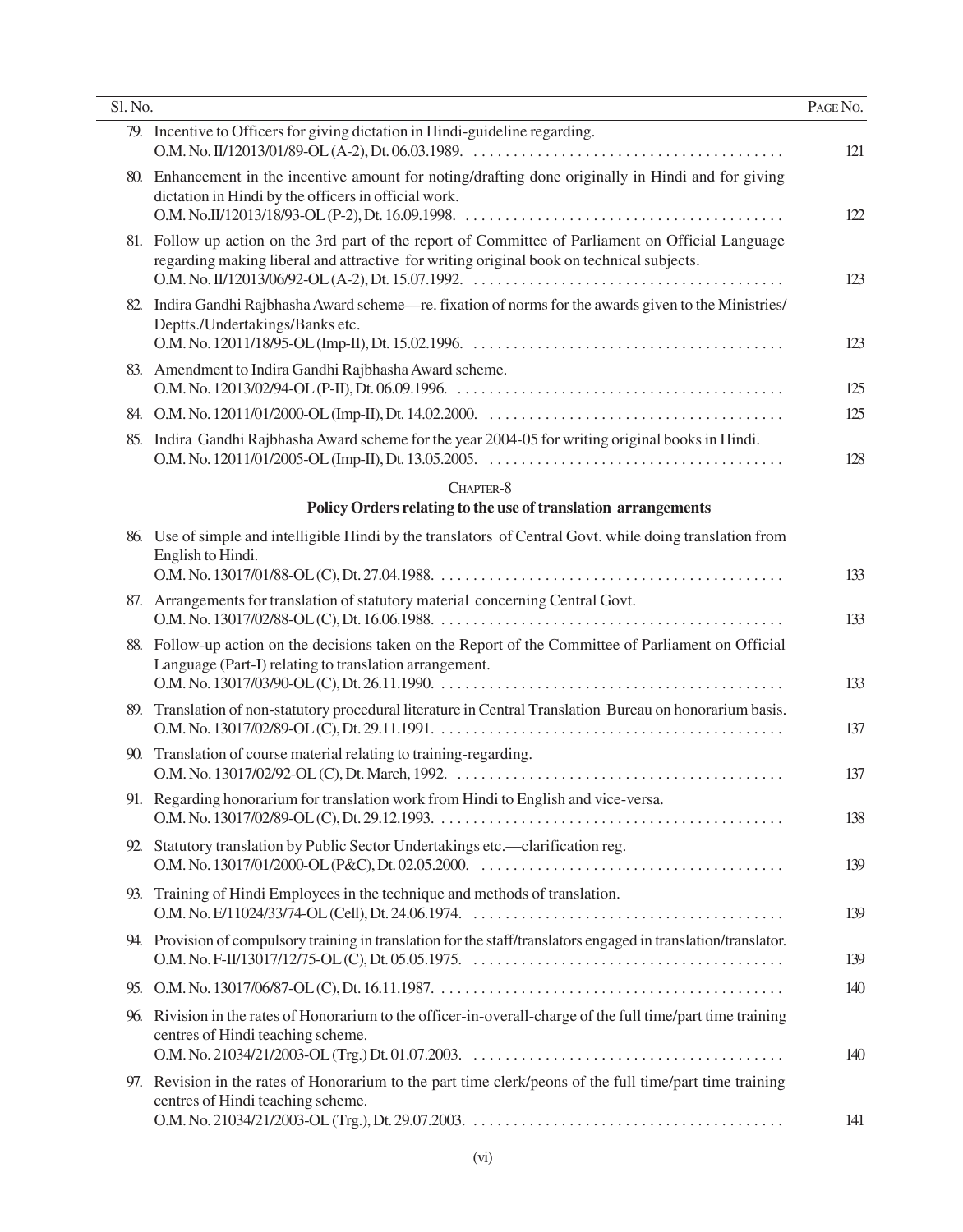| Sl. No. |                                                                                                                                                                                                                                                                        | PAGE No. |
|---------|------------------------------------------------------------------------------------------------------------------------------------------------------------------------------------------------------------------------------------------------------------------------|----------|
|         | 98. Revision of rates of Honorarium (Remuneration) admissible to part time Instructors engaged for<br>imparting training in Hindi typewriting and Hindi Stenography at the part time training Centres set up<br>under Hindi teaching Scheme/Departmental arrangements. | 141      |
|         | 99. Grant of Honorarium/remuneration to the paper setters, examiners, answer book evaluator etc. for the<br>conducting of Hindi examination under Hindi teaching scheme.                                                                                               | 142      |
|         | 100. Enhancement of honorarium fees of answer papers (Response Sheets) of Language Correspondence<br>Course (Prabodh/Praveen/Pragya)                                                                                                                                   | 143      |
|         | 101. Regarding honorarium for translation work from Hindi to English and vice-versa.                                                                                                                                                                                   | 143      |
|         | CHAPTER-9                                                                                                                                                                                                                                                              |          |
|         | Use of Hindi in Recruitment/Departmental Examinations                                                                                                                                                                                                                  |          |
|         | 102. Optional use of Hindi as medium of Examination for recruitment to Subordinate services and non-<br>technical posts.                                                                                                                                               | 145      |
|         |                                                                                                                                                                                                                                                                        | 145      |
|         |                                                                                                                                                                                                                                                                        | 146      |
|         | 103. Option for the use of Hindi in the Departmenal Examinations conducted for the promotion post or<br>service of the Central Govt.                                                                                                                                   | 146      |
| 104.    | Option for answering in Hindi the question papers of the Departmental Examinations conducted for<br>the promotion in Central Govt. services or to Central Govt. Posts—translation of relevant Books.                                                                   | 146      |
|         | 105. Medium of examination for recruitment to posts and services under the Central Govt. clarification<br>while advertising vacancies-reg.                                                                                                                             | 147      |
|         |                                                                                                                                                                                                                                                                        |          |

### CHAPTER-10

#### **Creation of Hindi Posts**

| 106. Prescribing duties of Hindi Officers.                                                                                                            | 148 |
|-------------------------------------------------------------------------------------------------------------------------------------------------------|-----|
| 107. Creation of post for implementation of Official Language Policy.                                                                                 | 148 |
|                                                                                                                                                       | 149 |
|                                                                                                                                                       | 149 |
|                                                                                                                                                       | 150 |
| 108. Refixation of norms for the creation of minimum number of Hindi posts for the Implementation of<br>Official Language Policy of the Central Govt. |     |
|                                                                                                                                                       | 151 |
|                                                                                                                                                       | 153 |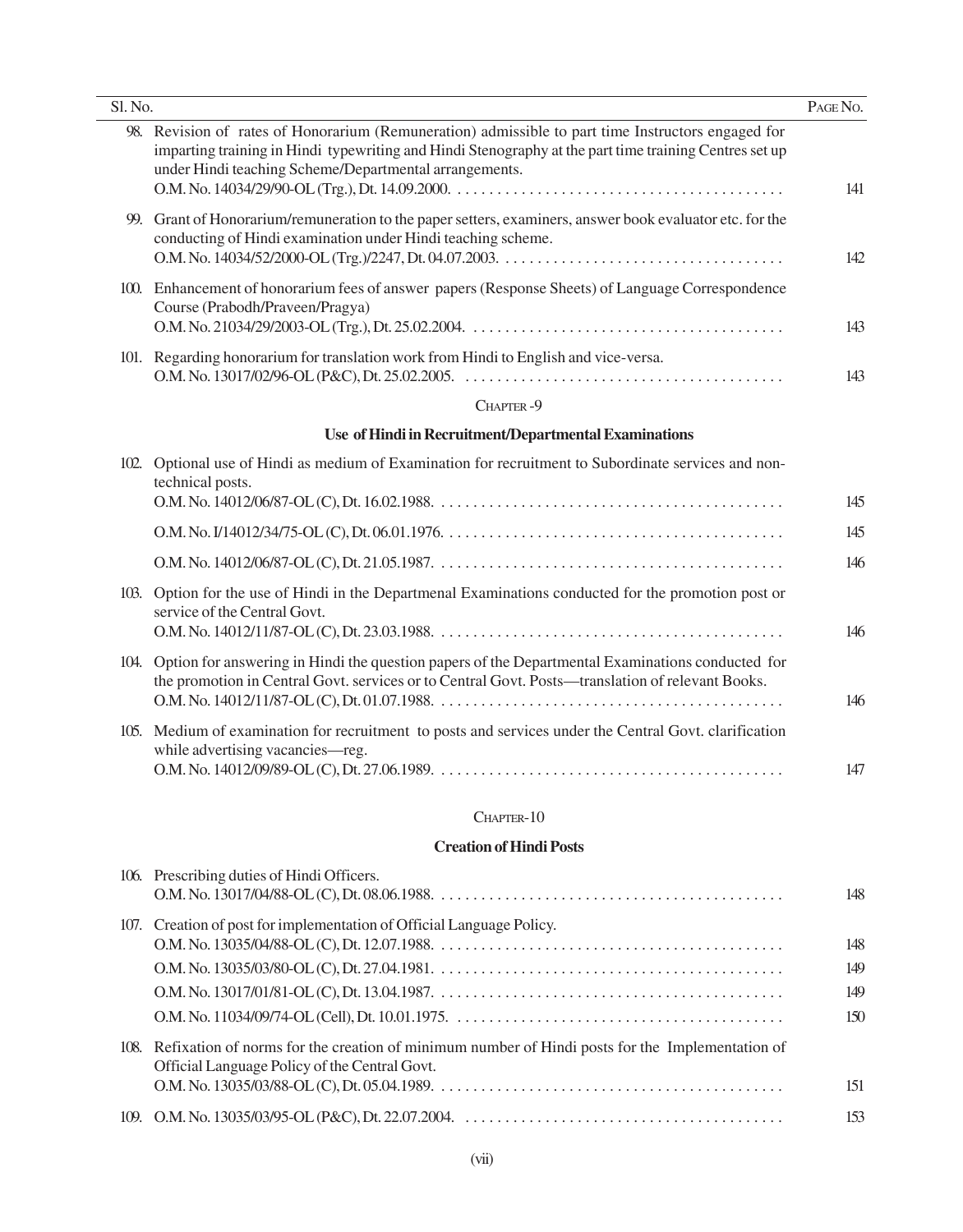| Sl. No. |                                                                                                                                                                                                                                         | PAGE NO.   |
|---------|-----------------------------------------------------------------------------------------------------------------------------------------------------------------------------------------------------------------------------------------|------------|
|         | 110. Creation of minimum number of Hindi post for the compliance/implementation of Official Language<br>Policy of the Central Govt.—regarding.                                                                                          | 154        |
|         | 111. Recommendation of Kendriya Hindi Samiti regarding filling of Hindi Posts.                                                                                                                                                          | 155        |
|         | 112. Central Sectt. Official Language Services showing economy in Govt. expenditure by abolishing Hindi<br>posts.                                                                                                                       | 155        |
|         | 113. Delegation of enhanced Financial Powers to Ministries/Deptts.                                                                                                                                                                      | 155        |
|         | 114. Creation for the Hindi Posts for Inspection and Monitoring, expressing views in Official Langauge<br>Hindi by the invitees in Meetings, Conferences, Seminars and Translation of Codes/Manuals and<br>other Procedural Literature. | 156        |
|         | 115. Ratio of Stenographers trained in Hindi Stenography against the post of Stenographers in Central<br>Govt. Offices, Undertakings, Banks.                                                                                            | 157        |
|         | 116. Fixation of proportion of Hindi typists for the progressive use of Hindi and Official Language.                                                                                                                                    | 158        |
|         | 117. Fixation of proportion for purchase of Devanagari typewriters for progressive use of Official Langauge<br>Hindi.                                                                                                                   | 159        |
|         |                                                                                                                                                                                                                                         | 160        |
|         | 118. Fixation of proportion of Hindi stenographers and Hindi Typists for the year 1990-91.                                                                                                                                              | 160        |
|         |                                                                                                                                                                                                                                         | 161        |
| 120.    |                                                                                                                                                                                                                                         | 161        |
|         |                                                                                                                                                                                                                                         | 161        |
|         |                                                                                                                                                                                                                                         | 162        |
| 123.    | Refixation of proportion of Devanagari type-writers/Hindi Typists/Hindi Stenographers and<br>consolidation of orders issued so far in this regard.                                                                                      | 162        |
|         |                                                                                                                                                                                                                                         | 164        |
|         | 125. Minutes of 21st meeting of Central Hindi Committee under the Chairmanship of the Prime Minister<br>held on Dec. 2nd 1987 action—on item No. 5.5(2).                                                                                | 1648       |
| 126.    |                                                                                                                                                                                                                                         |            |
|         |                                                                                                                                                                                                                                         | 165<br>165 |
| 127.    |                                                                                                                                                                                                                                         | 166        |
| 128.    |                                                                                                                                                                                                                                         | 166        |
|         |                                                                                                                                                                                                                                         |            |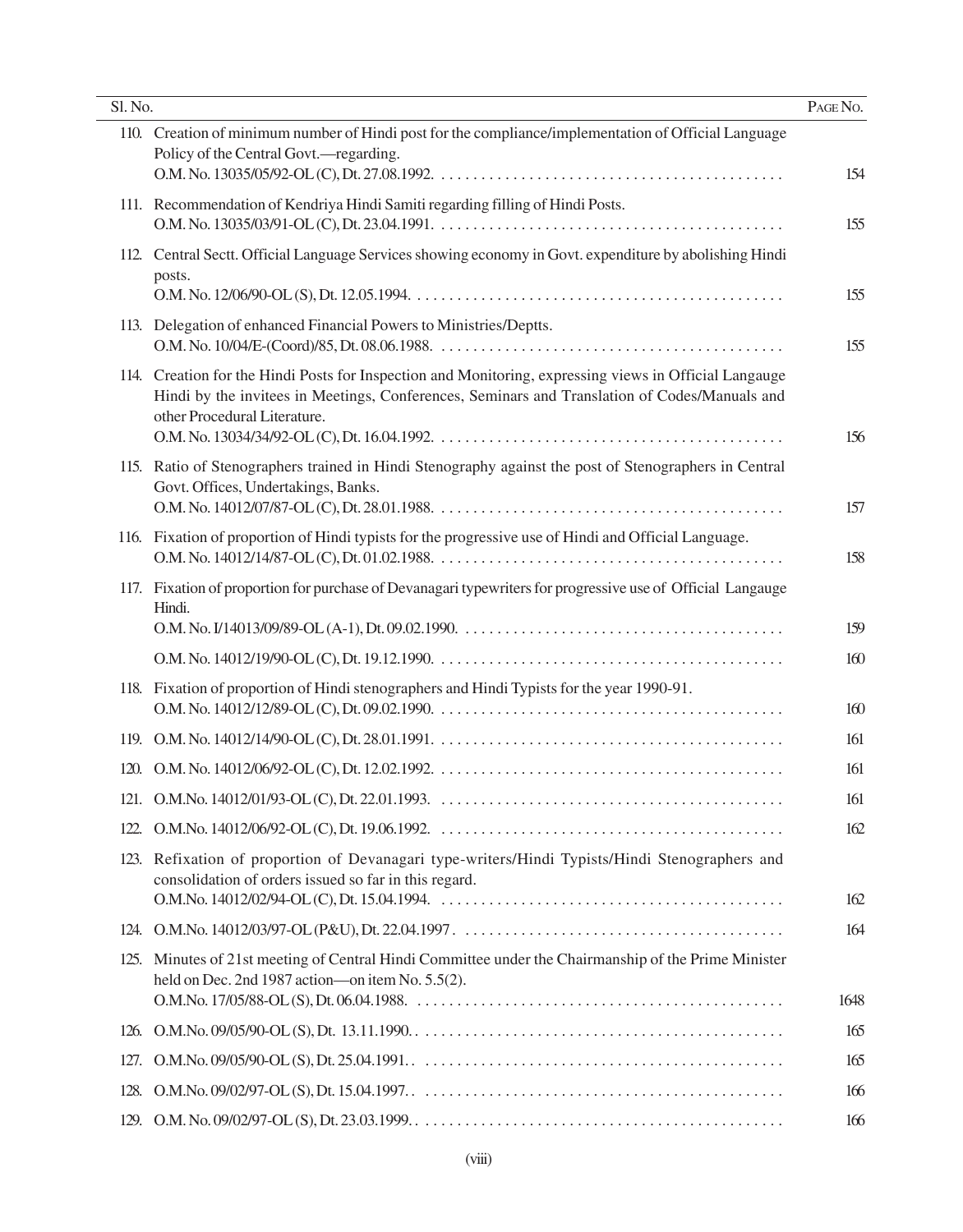| Sl. No. |                                                                                                                                                            | PAGE NO. |
|---------|------------------------------------------------------------------------------------------------------------------------------------------------------------|----------|
| 130.    | Minimum qualification regarding language for Translators.                                                                                                  | 166      |
|         | 131. Forming cadre for the posts relating to the Official Language in the Departments/Offices/Organisations<br>and Corporations reg.                       | 167      |
|         | 132. Forming cadre for the post relating to the official Language in the Subordinate Offices of the Ministries<br>Deptts.                                  | 167      |
|         | 133. Creation and filling up of minimum number of Hindi post for the implementation of Official Language<br>Policy of the Central Govt. clarification reg. | 167      |
|         | 134. Forwarding of application of the personnel belonging to C.S.O.L.S. for ex-cadre posts—instructions reg.                                               | 168      |
| 135.    | Minimum number of Hindi post for the implementation of Official Language Policy of the Central<br>Govt. in Ministries./Deptts./Offices.                    | 168      |
|         | 136. Provision of Raj Bhasha cadre in Subordinate/Attached offices/Undertakings/Establishments for<br>promotion reg.                                       | 168      |
|         | CHAPTER-11                                                                                                                                                 |          |
|         |                                                                                                                                                            |          |

## **Purchase of Govt. Publications, Hindi Magazines and Hindi books**

|      | 137. Purchase of Hindi books in the libraries of Central Govt. Offices.                                                                                                                                                | 170 |
|------|------------------------------------------------------------------------------------------------------------------------------------------------------------------------------------------------------------------------|-----|
|      | 138. Publication of Govt. Publications in bilingual form.                                                                                                                                                              | 171 |
|      | 139. Arrangement for help reference literature, glossaries and dictionaries etc. in the Central Govt. Offices.                                                                                                         | 171 |
|      | 140. Purchase of books in other Indian Languages along with Hindi Books—Clarification reg.                                                                                                                             | 172 |
|      | 141. Making house magazines and news letters more useful and effective reg.                                                                                                                                            | 172 |
|      |                                                                                                                                                                                                                        | 173 |
|      | 143. Purchase of latest dictionaries (English-Hindi & Hindi-English) and glossaries on different subjects in<br>Ministries/Deptts./Subordinate/Attached offices/P.S.U's/Autonomous Bodies/ Training Institutes<br>etc. |     |
|      |                                                                                                                                                                                                                        | 173 |
| 144. | Purchase of Hindi books in the libraries of Central Govt. offices.                                                                                                                                                     | 174 |
| 145. | Implementing the decision of the Govt. on recommendations made by the Committee of Parliament on<br>Official Language in the sixth part of its report regarding.                                                       |     |
|      |                                                                                                                                                                                                                        | 174 |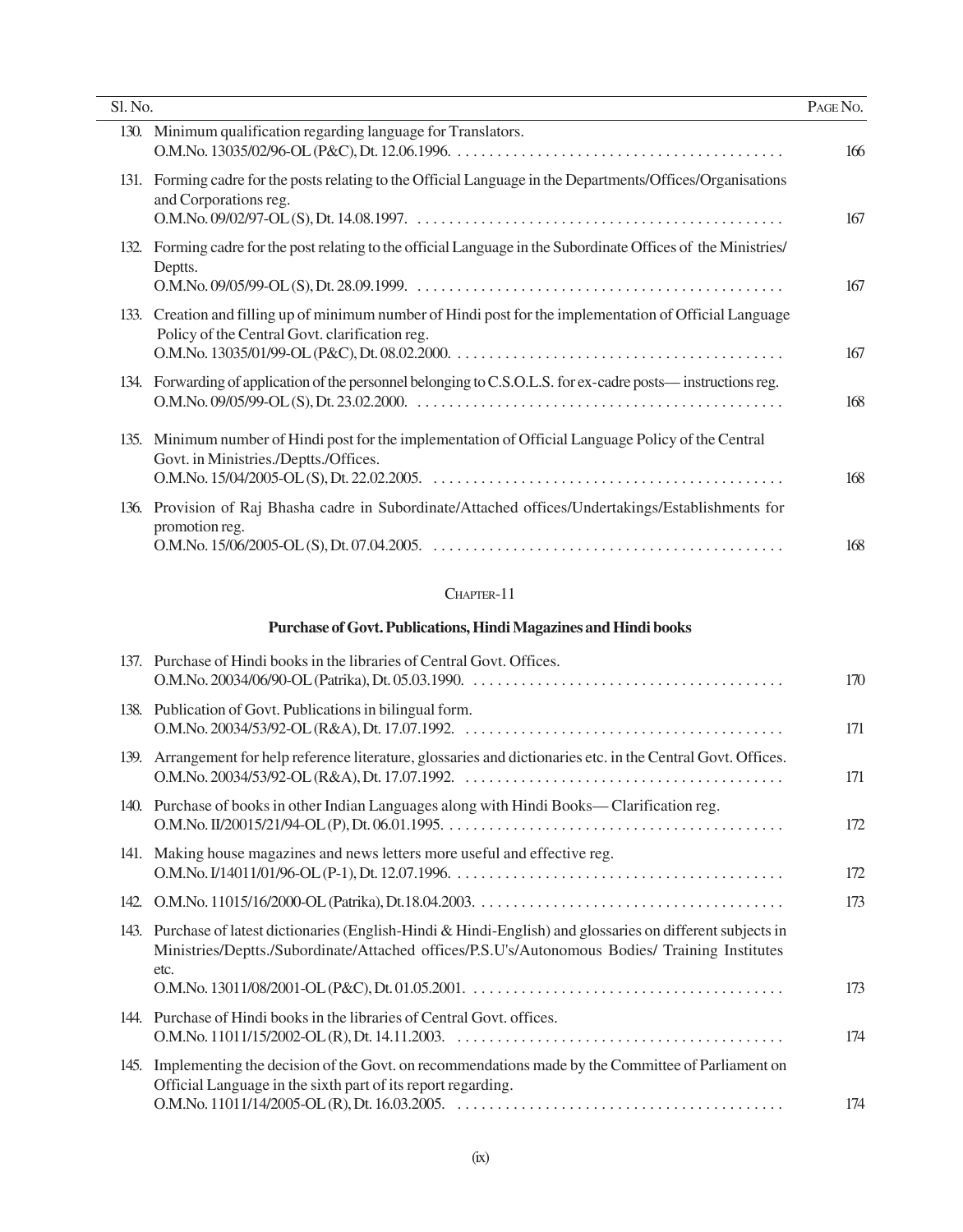| Sl. No. |                                                                                                                                                                                            | PAGE No. |
|---------|--------------------------------------------------------------------------------------------------------------------------------------------------------------------------------------------|----------|
|         | 146. Implementing the decision of the Govt. on recommendation made by the Committee of Parliament on<br>Official Language in the sixth part of its report regarding.                       | 175      |
|         | CHAPTER-12                                                                                                                                                                                 |          |
|         | Organizing Hindi Workshops/Conferences and Scientific & Technical Seminars                                                                                                                 |          |
|         | 147. Setting up workshops for the facilities of staff in Hindi-revision in the rates honorarium-regarding.                                                                                 | 176      |
|         |                                                                                                                                                                                            | 176      |
| 149.    | To encourage presentation of Research Papers etc. in Hindi in Scientific and technical seminars,<br>conference etc. and their publication in Scientific Journals.                          | 176      |
|         | 150. Organizing Hindi Workshops/conferences and all India Official Language Conferences—follow-up<br>action on the recommendations of the Committee of Parliament on Official Language.    | 177      |
|         | 151. Organizing Hindi Fortnight, 1998.                                                                                                                                                     | 178      |
|         | CHAPTER-13                                                                                                                                                                                 |          |
|         | <b>Miscellaneous Orders</b>                                                                                                                                                                |          |
|         | 152. Disciplinary action against the person violating Official Language Provisions/Orders deliberately.                                                                                    | 179      |
|         | 153. Documentary films showing different aspects of Official Language Hindi.                                                                                                               | 179      |
|         | 154. Supply of Annual Programme regarding the use of Official Hindi and ensuring its compliance.                                                                                           | 181      |
|         | 155. Assistance by members of C.S.O.L.S to other officers/Officials in their work in Raj Bhasha Hindi.                                                                                     | 182      |
|         | 156. Specific names of Desks/Sections of Deptt. of O.L.                                                                                                                                    | 182      |
|         | 157. Preservation of basic records of Official Language Hindi in the National Archives of India.                                                                                           | 182      |
|         | 158. Entries in the A.C.R.'s of the Officers of the C.S.O.L.S. cadre regarding their knowledge of modern<br>electronic equipments.                                                         | 183      |
|         | 159. Using Devanagri scripts in the names of Products, Plants and machinery by Institutions/Organizations.                                                                                 | 183      |
|         | 160. Entries of outstanding official work done in Hindi to be made in the concerned officers A.C.R. reg.                                                                                   | 184      |
|         |                                                                                                                                                                                            | 185      |
|         | 162. Honorarium for Articles Published in the Magazines of the Department of Official Language.                                                                                            | 185      |
|         | 163. Prescribing requirement of possession of knowledge of Hindi during the period of probation-<br>implementation of recommendations of the Committee of Parliament on Official Language. | 185      |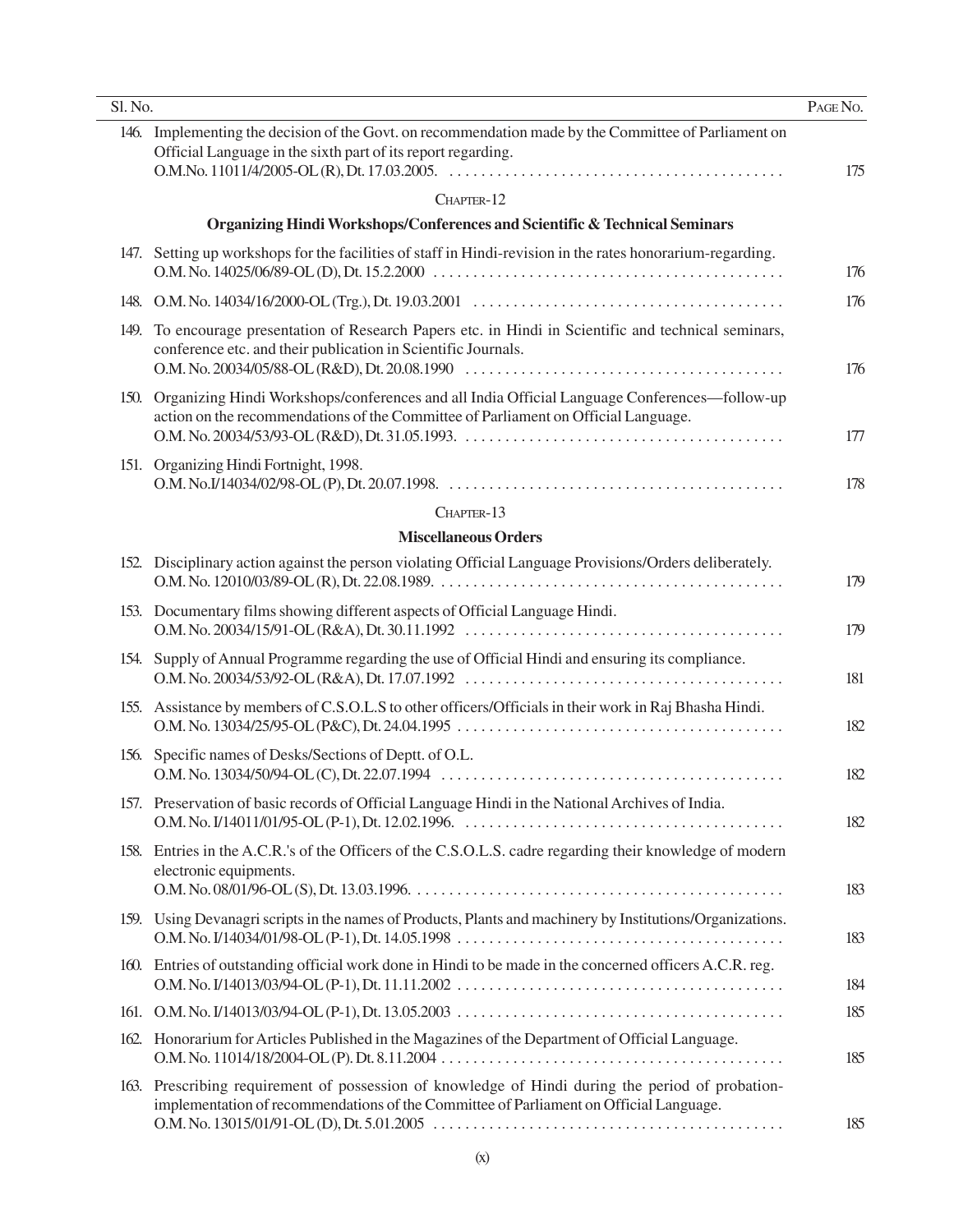| Sl. No.                                                                                                                                                                                                                                      | PAGE NO. |
|----------------------------------------------------------------------------------------------------------------------------------------------------------------------------------------------------------------------------------------------|----------|
| 164. Giving Indian names to all the Companies/Bodies/P.S.U's. etc. and thereafter get them registered.                                                                                                                                       | 186      |
| 165. Providing Hindi Prabodh, Praveen, Pragya and also Hindi typewriting and stenography text-books<br>free of costs to the employees of P.S.U.'s/Banks/Autonomous/Organisations/Corporations etc. owned<br>or controlled by Govt. of India. | 186      |
| 166. Training in Hindi being given to Central Govt. Employees to be completed by the end of the year 2005.                                                                                                                                   | 187      |
| 167. Presidential orders on recommendations made by the Committee of Parliament on Official Language in<br>seventh part of its report.                                                                                                       | 188      |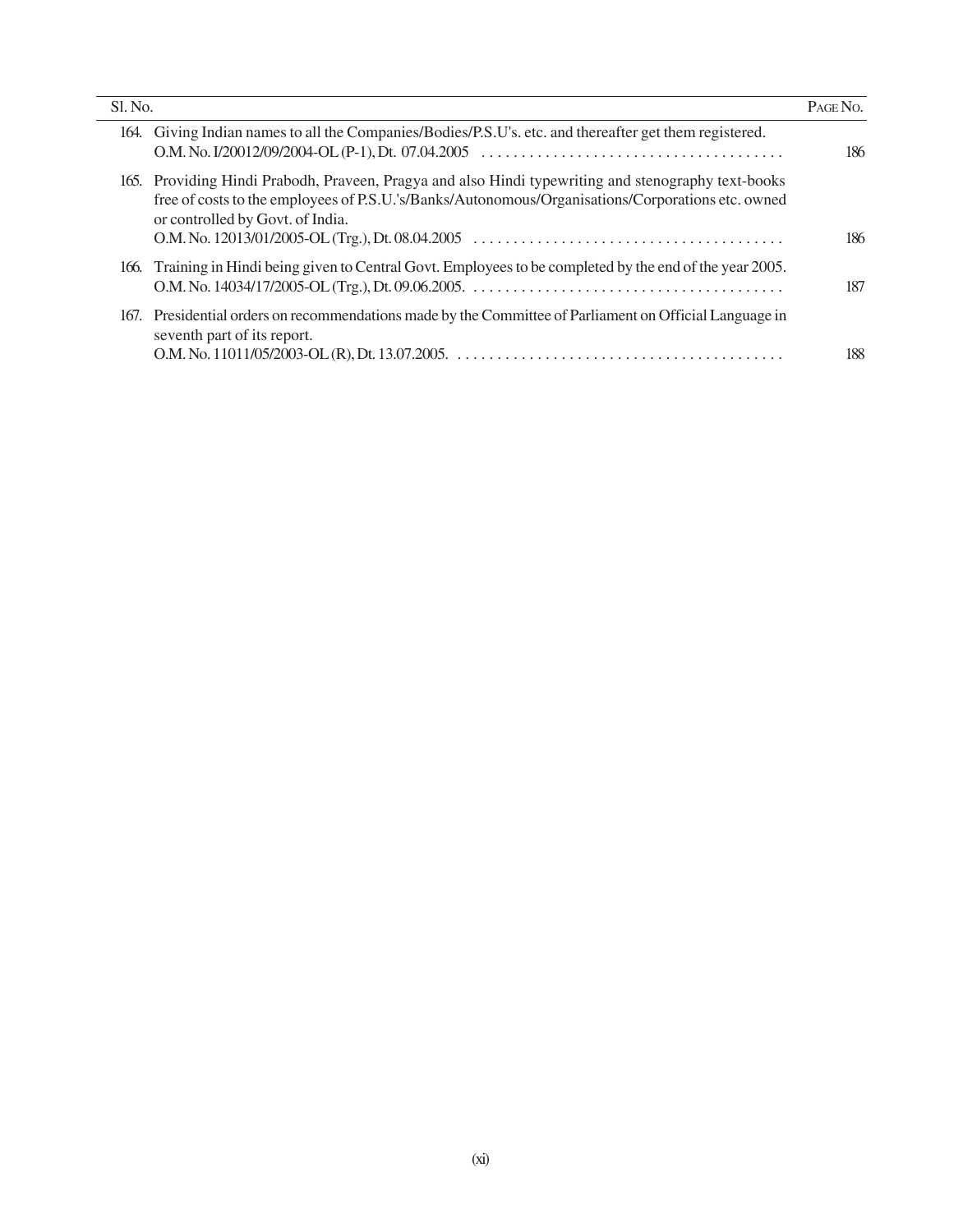

<u>भारत सरकार</u>

## राजभाषा विभाग

## **गृह मंत्रालय**

**}kjk**

# <u>संघ के सरकारी प्रयोजनों के लिए जारी किए गए</u> <u>हिंदी के प्रयोग संबंधी आदेशों का संकलन</u>

(जनवरी, 1989 से जून, 2005)

GOVERNMENT OF INDIA MINISTRY OF HOME AFFAIRS

# **DEPARTMENT OF OFFICIAL LANGUAGE COMPILATION OF ORDERS REGARDING THE USE OF HINDI**

ISSUED BY GOVERNMENT OF INDIA, MINISTRY OF HOME AFFAIRS DEPARTMENT OF OFFICIAL LANGUAGE FOR OFFICIAL PURPOSES OF THE UNION

(*From January, 1989 To June, 2005*)

# राजभाषा विभाग

**(गृह मंत्रालय)** 

DEPARTMENT OF OFFICIAL LANGUAGE (MINISTRY OF HOME AFFAIRS)